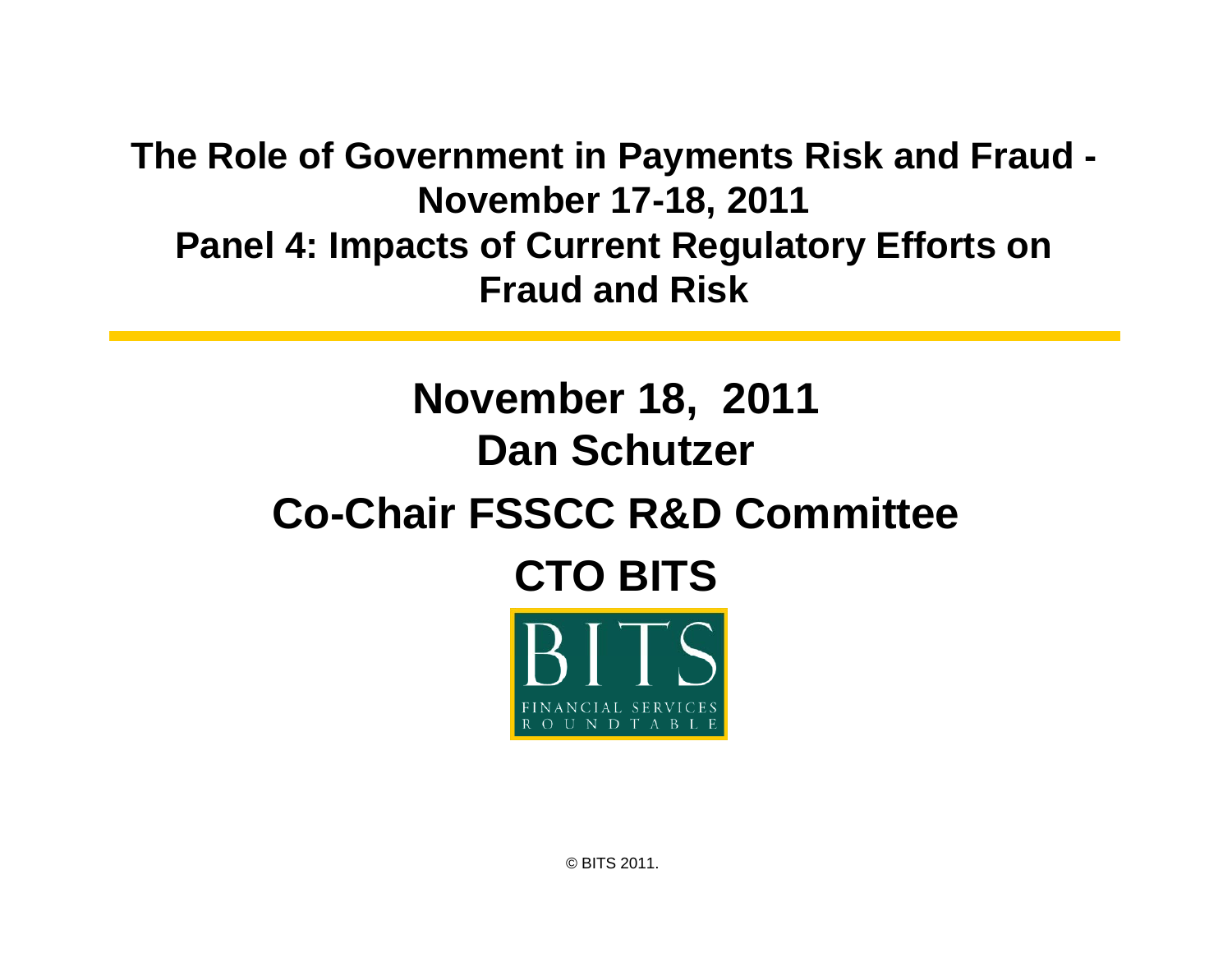**Regulations still trickling down – their impact still uncertain**



 **An estimated 214 new or changing regulations will trickle down from Dodd-Frank. Approximately 194 regulatory updates and 20 "new" rules will directly affect financial institutions**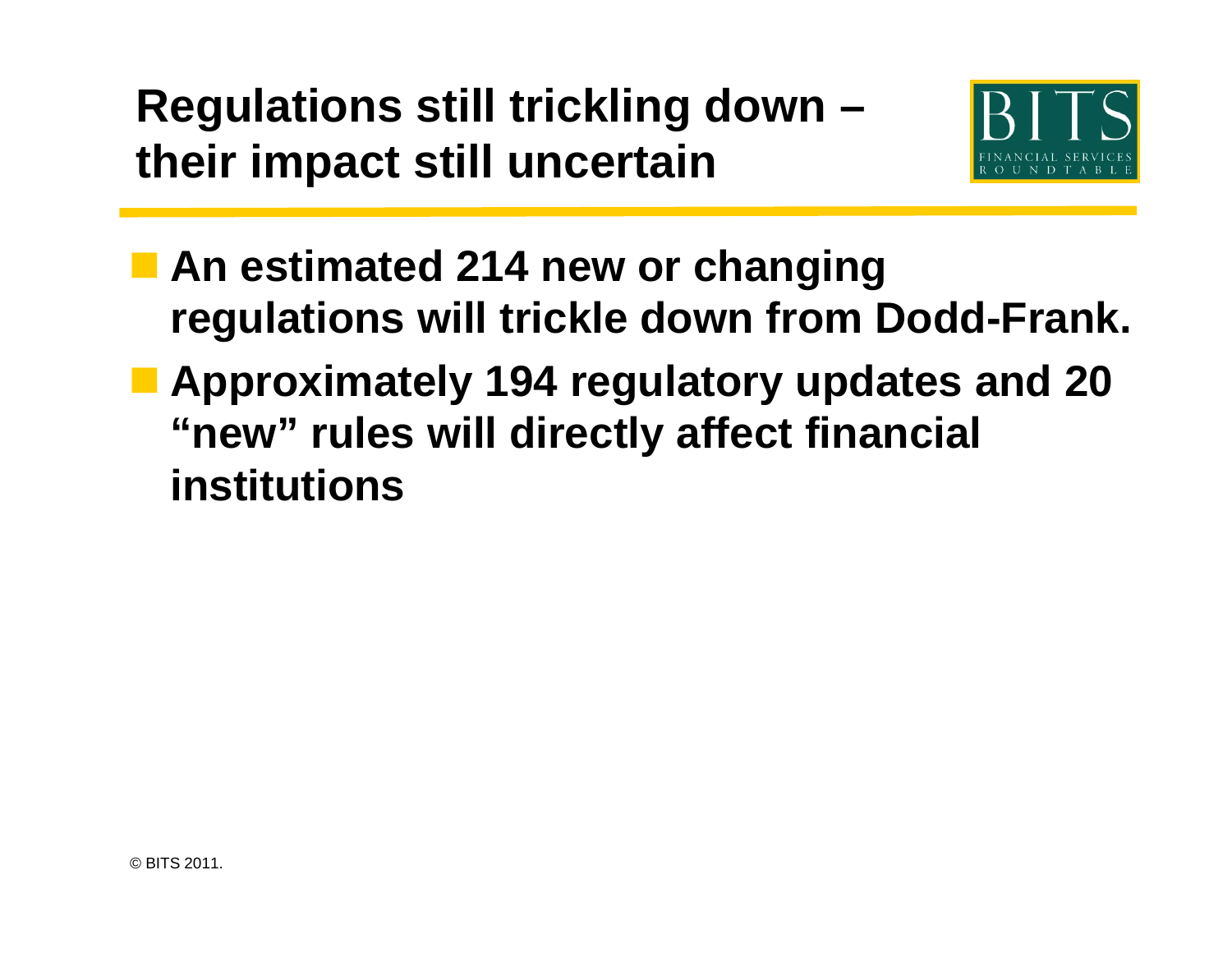**Regulations still trickling down – their impact still uncertain**



- $\blacksquare$  **Will likely have negative impact on revenue and overhead**
- Durbin amendment allows for increase in **exchange rate for investing in fraud countermeasures, but is it sufficient to justify i t t? nves tment?**
- **Will alternate payments be treated equally with t t l ti d ti ? ith respec to regulation an d reporting**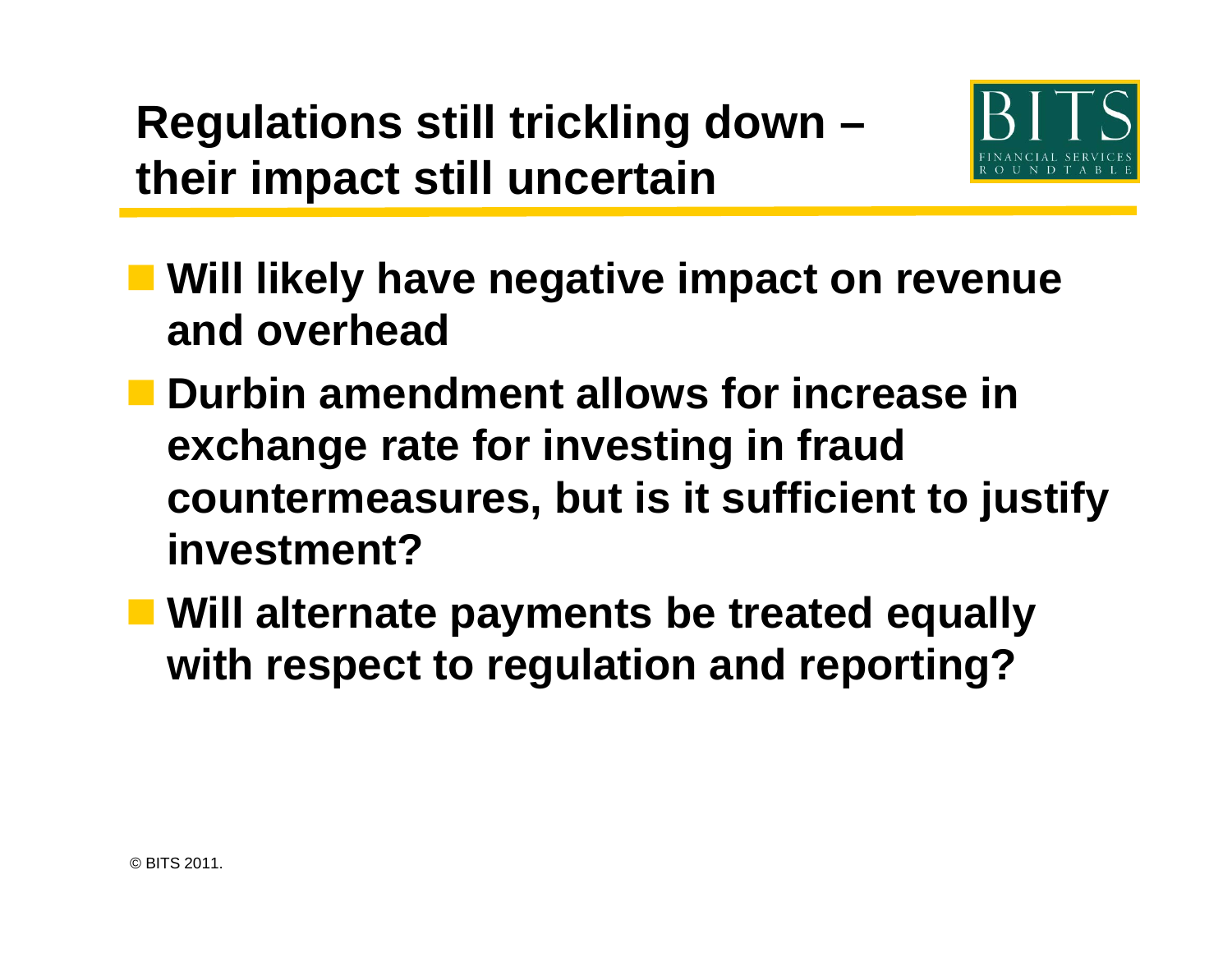

- **E** Commitment to two-way public/private **information sharing is right step but must share actionable and timely information**
- **Increased funding for law enforcement at the international, national, state and local levels and h d ll b ti ith fi i l d enhanced collaboration with financial institutions, service providers and others that are critical to investigating cyber crimes and to cyber creating a better deterrent**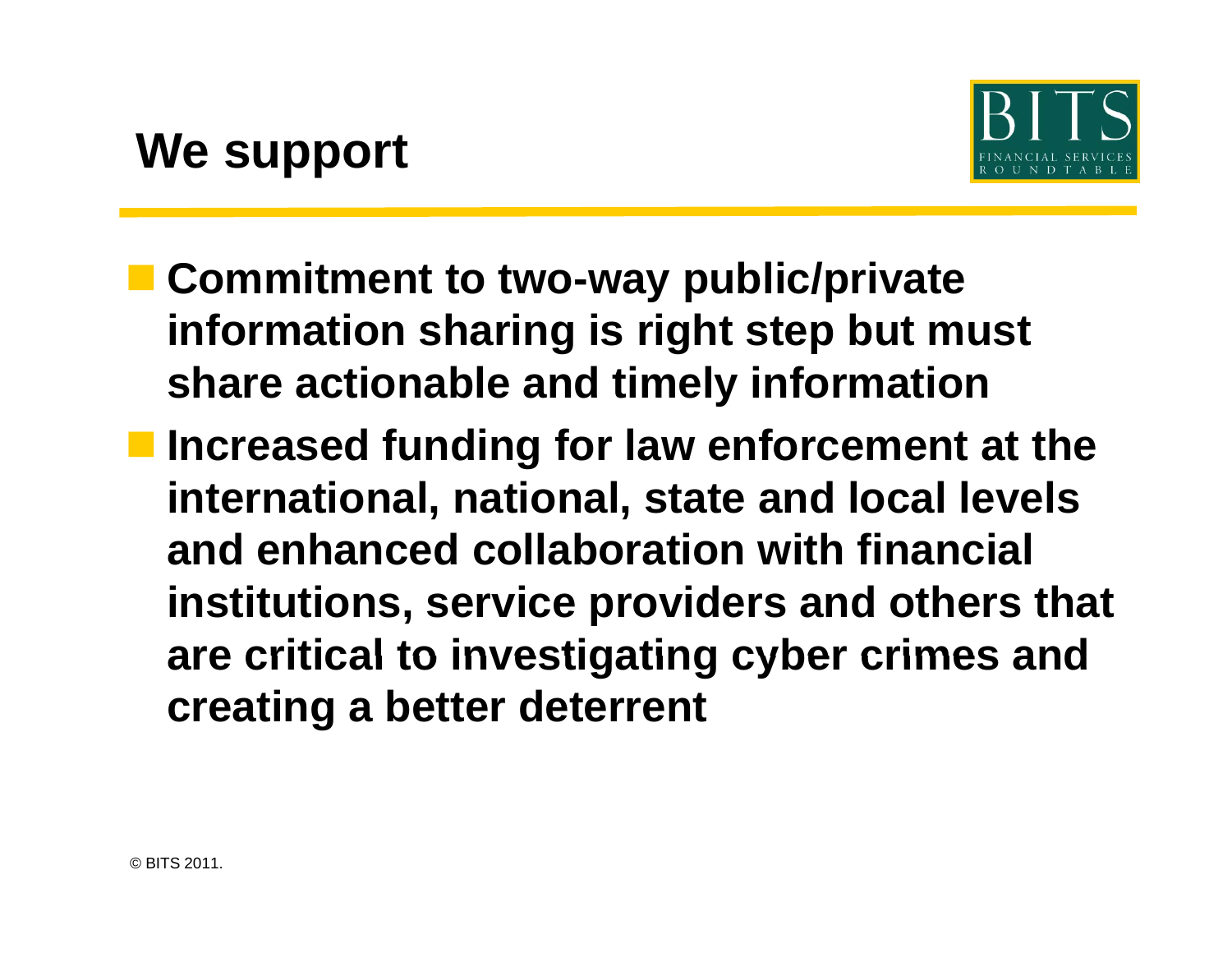

- **Increased funding of applied research and collaboration with government research agencies on authentication, access control, identity management, attribution, social engineering, data-centric solutions and other security and fraud prevention issues issues.** 
	- **For example, support for FSSCC/DHS Identity Proofing Pilot**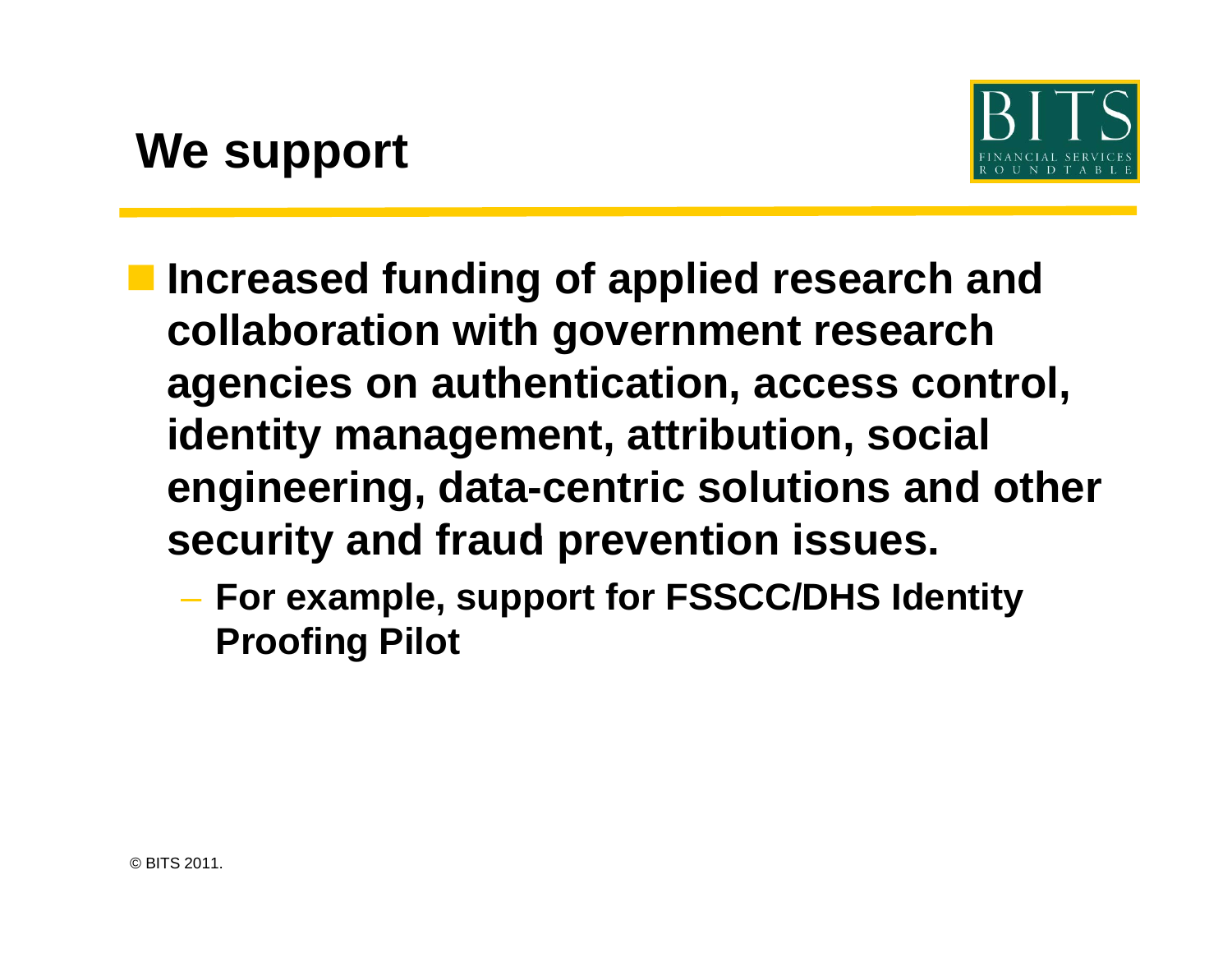**Some clear messages that will ultimately impact fraud and risk risk**



**The aftermath of the financial crisis and reform is leading the need to:**

- **Adjust to an increasingly transparent world**
- Work to regain trust
- **Meet the challenge of increased regulatory**  and compliance requirements without making **customer interaction more complex and time complex consuming**
- **Re-examine business strategy and making**  hard decisions regarding how to allocate **scarce resources without sacrificing profitabilit y, customer service or innovation p y**